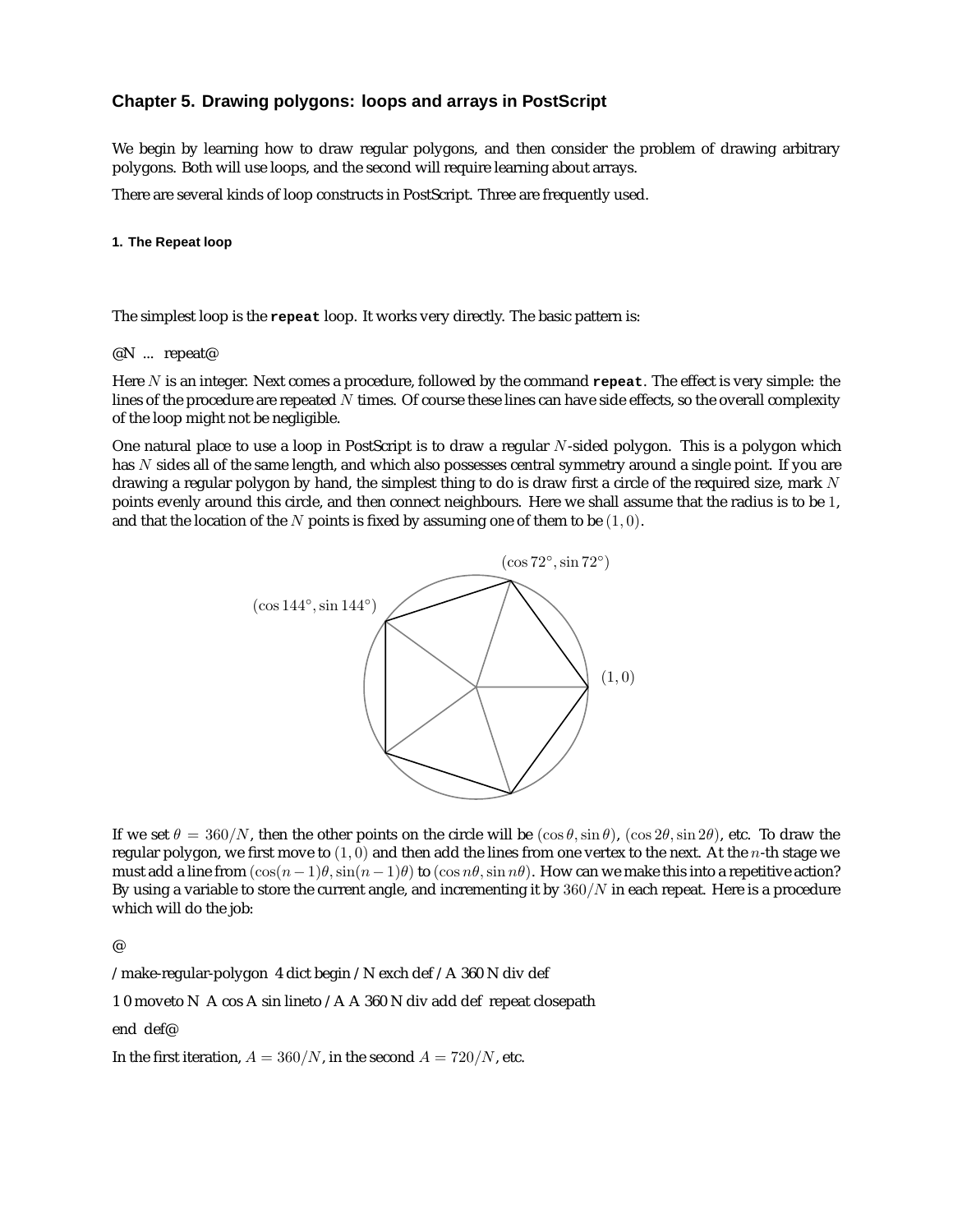**Exercise 1.1.** Modify this procedure to have two arguments, the first equal to the radius of the polygon. Why is not worthwhile to add the centre and the location of the initial point as arguments?

### **2. The For loop**

Repeat loops are the simplest in PostScript. Slightly more complicated is the **for** loop. To show how it works, here is an example of drawing a regular pentagon:

@ 1 0 moveto 1 1 5 /i exch def i 72 mul cos i 72 mul sin lineto for closepath@

The @for@ loop has one slightly tricky feature which requires the line @/i exch def@. The structure of the **for** loop is this:

#### $\mathcal{Q}_S$  h N ... for  $\mathcal{Q}$

This loop involves a 'hidden' and nameless variable which starts with a value of  $s$ , increments itself by  $h$  each time the procedure is performed, and stops after doing the loop where the variable exceeds  $N$ . This hidden (or implicit) variable is put on the stack just before each repetition of the procedure. The line @/i exch def@ behaves just like the similar lines in procedures—it takes that hidden variable off the stack and assigns it to the named variable i. It is not necessary to do this, but you must do something with that number on the stack, because otherwise it will just accumulate there, causing eventual if not immediate trouble. If you don't need to use the loop variable just want to get rid of it, use the command @pop@ which just removes the top item from the stack.

**Exercise 2.1.** Make up <sup>a</sup> procedure @polygon@ just like the one in the first section, but using <sup>a</sup> @for@ loop instead of <sup>a</sup> @repeat@ loop.

**Exercise 2.2.** Write <sup>a</sup> complete PostScript program which makes your own graph paper. There should be light gray lines 1 mm. apart, heavier gray ones 1 cm apart, and the axes done in black. The centre of the axes should be at the centre of the page. Put in <sup>a</sup> margin of 1 cm. all around the page.

#### **3. The Loop loop**

The third kind of loop is the most complicated, but also the most versatile. It operates somewhat like a @while@ loop in other languages, but with a slight extra complication.

@1 0 moveto /A 72 def A cos A sin lineto /A A 72 add def A 360 gt exit if loop closepath@

The complication is that you **must** test a condition in the loop, and explicitly force an exit if it is not satisfied. Otherwise you will loop forever. Thus if you put in your condition at the beginning of the loop, you have the equivalent of a @while@ loop, while if at the end a **do ... while** loop. Thus, the commands @loop@ and @exit@ must always be used together.

#### **4. General polygons**

Polygons don't have to be regular. In general a polygon is essentially a sequence of points  $P_0, P_1, \ldots, P_{n-1}$ called its **vertices**. The edges of the polygon are the line segments connecting the successive vertices. We shall impose a convention here: a point will be an array of two numbers  $[x \, y]$  and a polygon will be an array of points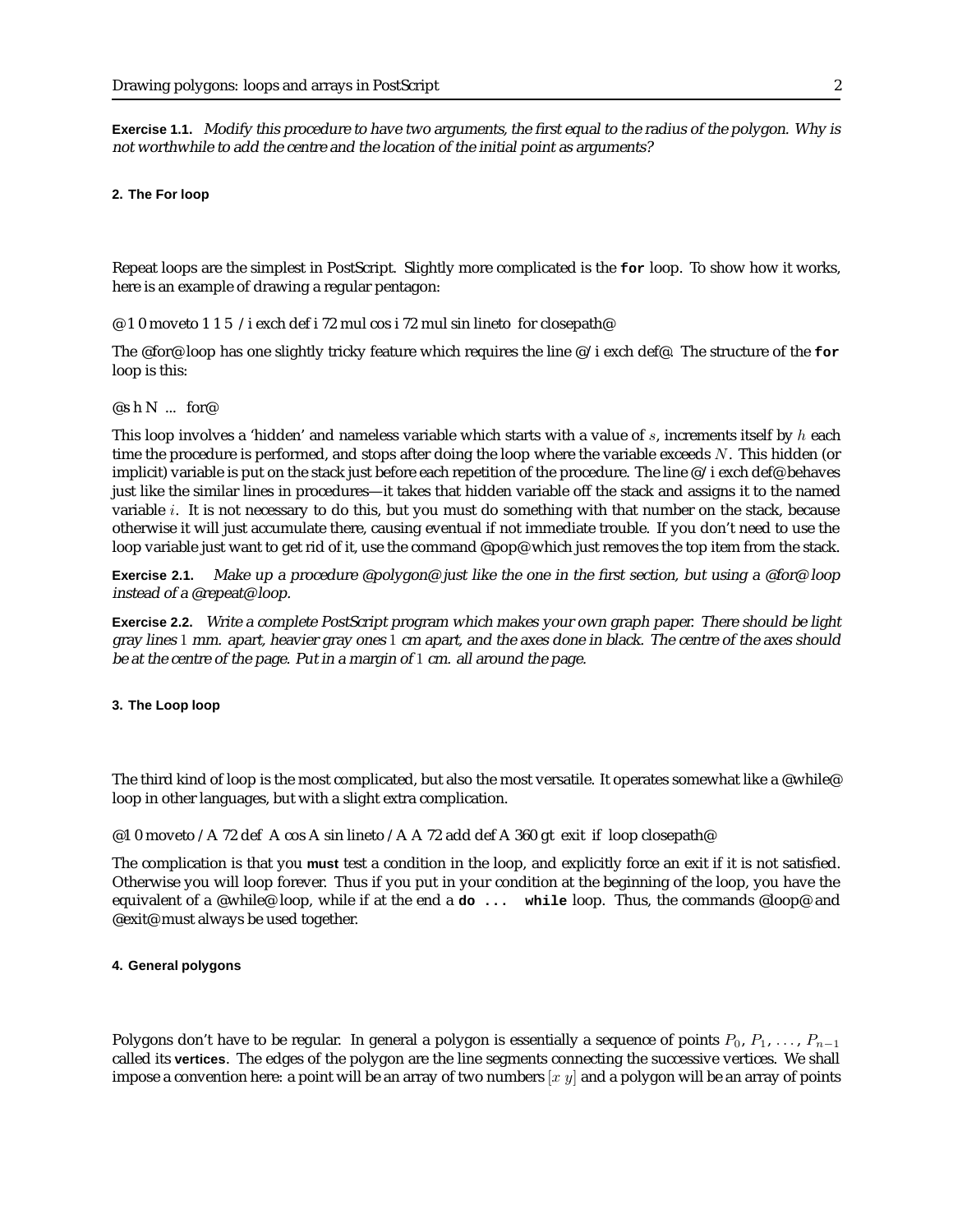$[P_0 \ P_2 \ \ldots \ P_{n-1}]$ . We now want to define a procedure which has an array like this as a single argument, and builds the polygon from that array by making line segments along its edges.

There are a few things you have to know about arrays in PostScript in order to make this work (and they are just about all you have to know): (1) the numbering of items in an array starts at 0; (2) if a is an array then @a length@ returns the number of items in the array; (3) if a is an array then @a i get@ puts the *i*-th item on the stack.

@

/make-polygon 3 dict begin /a exch def /n a length def n 1 gt

a 0 get 0 get a 0 get 1 get moveto 1 1 n 1 sub /i exch def a i get 0 get a i get 1 get lineto for

if

end def@

This procedure starts out by defining the local variable  $a$  to be the array on the stack which is its argument. Then it defines n to be the number of items in a. If  $n \leq 1$  there is nothing to be done at all. If  $n > 1$ , we move to the first point in the array, and then draw  $n - 1$  lines. Note that since there are n points in the array, we draw  $n - 1$ segments, and the last point is  $P_{n-1}$ . Note also that since the *i*-th item in the array is a point  $P_i$ , which is itself an array of two items, we must 'get' its elements to make a line. If  $P = [x \, y]$  then @P 0 get P 1 get@ puts @x y@ on the stack.

Note also that if we want a closed polygon, we must add @closepath@ outside the procedure. There is no requirement that the first and last points of the polygon be the same.

There is one final thing to know about arrays. You build one by entering any sequence of items in between square brackets [ and ], separated by space, possibly on separate lines. An array can be any sequence of items, not necessarily all of the same kind. The following is a legitimate use of @make-polygon@ to draw a pentagon:

@newpath [ [1 0] [72 cos 72 sin] [144 cos 144 sin] [216 cos 216 sin] [288 cos 288 sin] ] make-polygon closepath stroke@

**Exercise 4.1.** Use loops and @make-polygon@ to draw the American flag in colour, say 3" high and 5" inches wide. (The stars—there are 50 of them—are the interesting part.)



## **5. Clipping**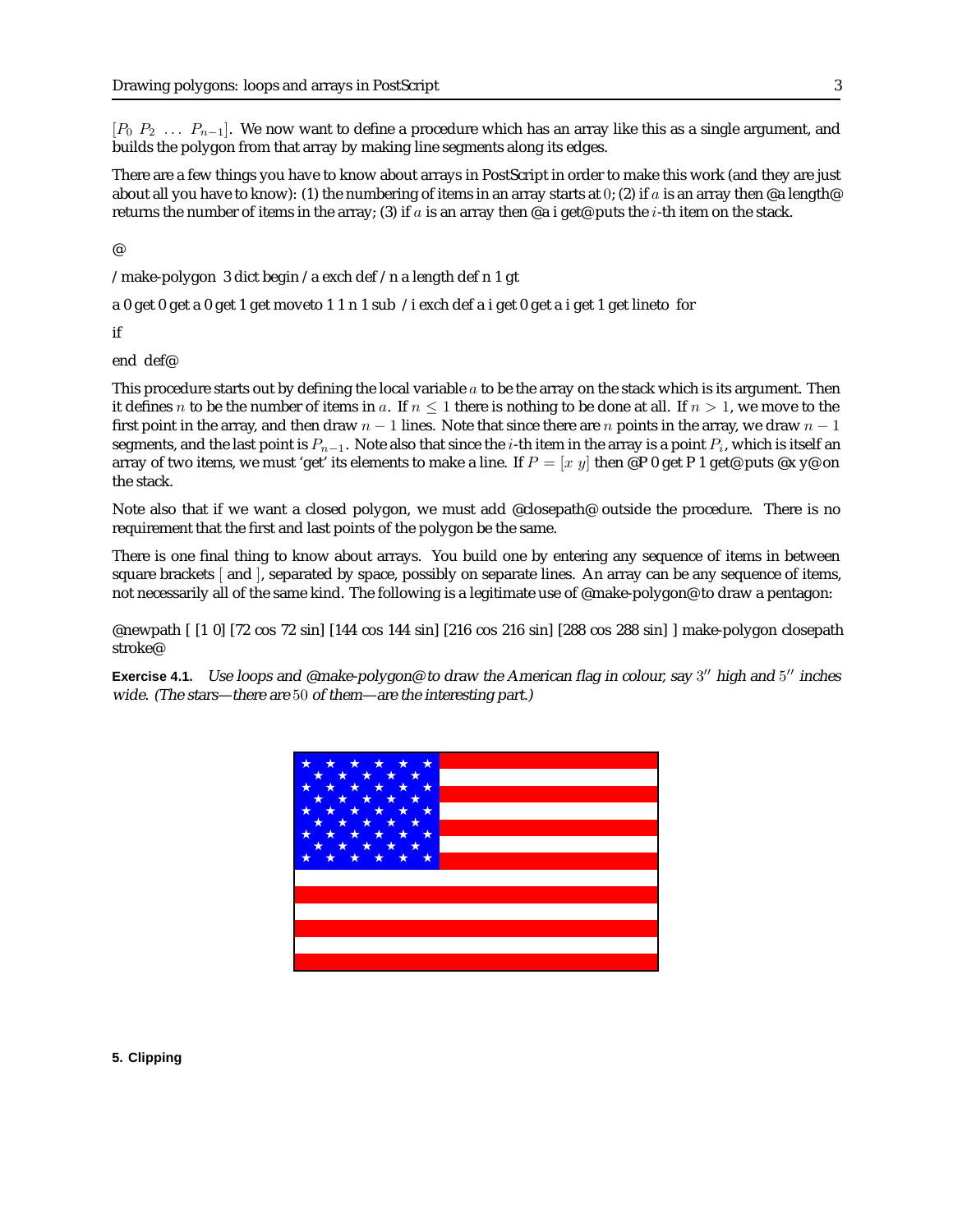In this section, now that we are equipped with loops and arrays, we shall take up a slight generalization of the problem we began with in the last Chapter. We shall also see a new kind of loop.

Here is the new problem:

• We are given a planar polygonal path  $\gamma$ , together with a line  $Ax + By + C = 0$ . We want to replace  $\gamma$  by its intersection with the half plane  $Ax + By + C \leq 0$ .

In other words, if the path exits the half plane at a point  $P$  and next crosses back at  $Q$ , we want to replace that part of  $\gamma$  between P and Q by the straight line PQ.



We are going to see here a simple but elegant way of solving these problems called the **Hodgman-Sutherland algorithm** after its inventors.

The tricky part is to have a robust algorithm which handles possible floating point errors correctly in the face of a situation like this



where a small modification changes the type of intersection quite a lot.

How is it going to work? First of all, let's think of the polygon  $\gamma$  as an array of points  $[P_0, P_1, \ldots, P_{n-1}]$ , where each point  $P = [x, y]$  is itself a two-dimensional array of its coordinates. The line is represented by an array  $\ell = [A, B, C]$ . In these circumstances I write for convenience

$$
\langle \ell, P \rangle = Ax + By + C.
$$

We want to design a procedure which I'll call @hodgman-sutherland@ which has  $\gamma$  and  $\ell$  as arguments, and returns on the stack a new polygon obtained from  $\gamma$  by cutting off the part in the region  $Ax + By + C > 0$ .

The procedure looks in turn at each edge of the polygon, in the order determined by the array. As we proceed, we are going to build up the replacement polygon by adding points to it. Suppose we are looking at an edge  $PQ$ . What we do will depend on circumstances:

- (1) If  $\langle \ell, P \rangle \leq 0$  and  $\langle \ell, Q \rangle \leq 0$  (both P and Q inside the half plane determined by  $\ell$ ) we add Q to the new polygon;
- (2) if  $\langle \ell, P \rangle \leq 0$  but  $\langle \ell, Q \rangle > 0$  (P inside, Q outside) we add the intersection  $P Q \cap \ell$  of the segment PQ with  $\ell$ to the new polygon;
- (3) if  $\langle \ell, P \rangle < 0$  but  $\langle \ell, Q \rangle \le 0$  (P outside, Q inside) then we add both  $P Q \cap \ell$  and Q;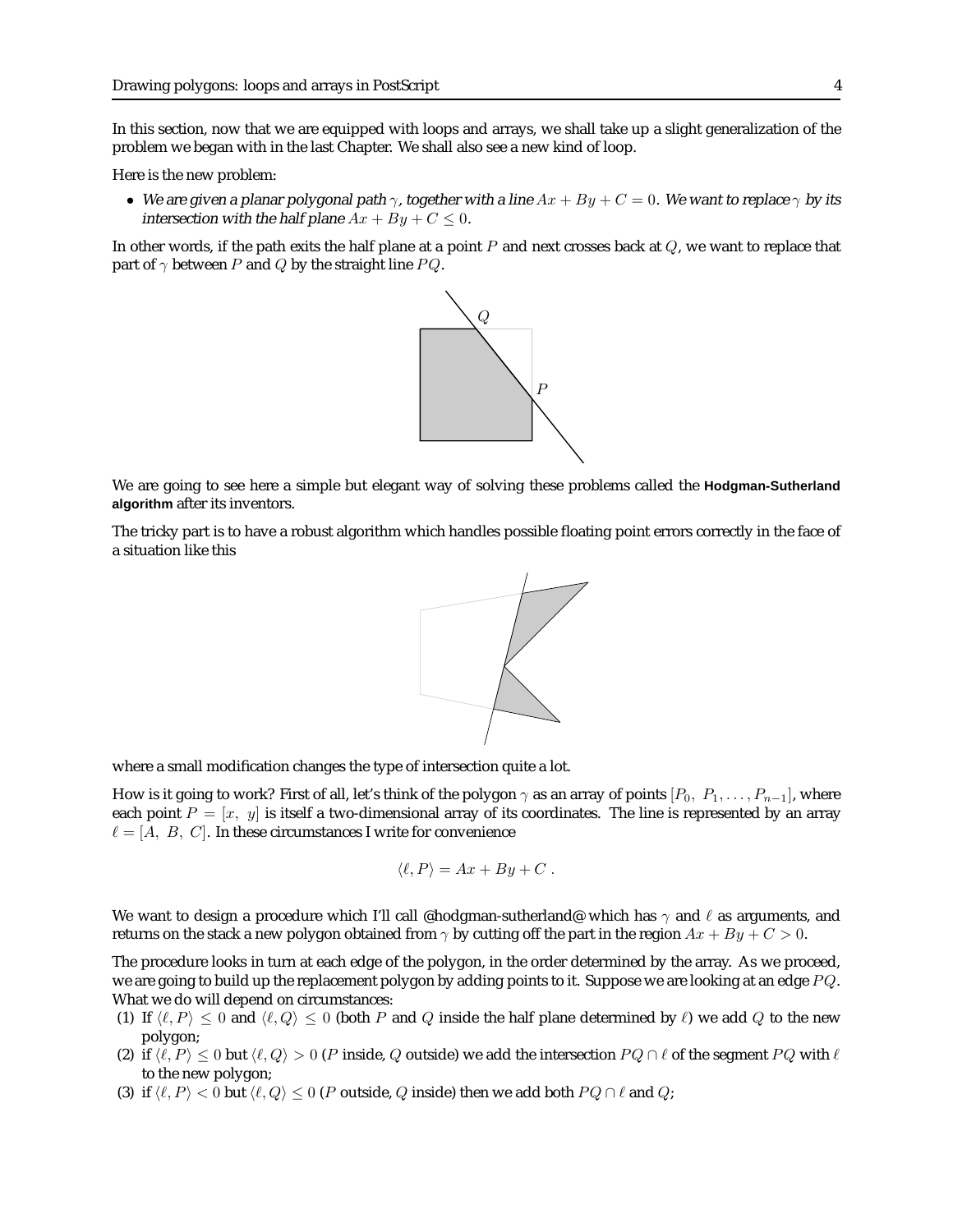(4) if both  $P$  and  $Q$  are outside we do nothing.

In writing the procedure to do this, we are going to use the @forall@ loop. It is used like this:

## @a ... forall@

where a is an array. The procedure  $\mathcal{Q}$  ...  $\mathcal{Q}$  is called once for each element of the array a, with that element on top of the stack. It acts much like the for loop, and in fact some @for@ loops can be simulated by putting an appropriate array on the stack.

**Exercise 5.1.** Replace

@0 1 10 ... for@

with an equivalent @forall loop@.

In the program excerpt below there are a few things to notice in addition to the use of @forall@. One is that for efficiency's sake the way in which a local dictionary is used is a bit different from previously. I have defined a procedure @evaluate@ which calculates  $Ax + By + C$  given @[A B C]@ and @[x y]@. If I were following the pattern recommended earlier, this procedure would set up its own local dictionary on each call to it. But setting up a dictionary is inefficient, and @evaluate@ is called several times in the main procedure here. Instead, I set up a single dictionary to be used on all calls to @evaluate@, and bring it up on each call to the main procedure. In any event, you don't have to understand this technique in order to use it.

Another thing to notice is that the data we are given are the vertices of the polygon, but what we really want to do is look at its edges, or pairs of successive vertices. So we use two variables P and Q, and start with  $P = P_{n-1}$ . In looping through  $P_0, P_1, \ldots$  we are therefore looping through edges  $P_{n-1}P_0, P_0P_1, \ldots$ 

@

/hsdict 10 dict def

hsdict begin

/evaluate /hsP exch def /hsell exch def hsell 0 get hsP 0 get mul hsell 1 get hsP 1 get mul add hsell 2 get add def

end

/hodgman-sutherland hsdict begin /ell exch def /p exch def /n p length def /P p n 1 sub get def /CP ell P evaluate def [ p /Q exch def /CQ ell Q evaluate def CP 0 le CQ 0 le Q [ CQ P 0 get mul CP Q 0 get mul sub CQ CP sub div CQ P 1 get mul CP Q 1 get mul sub CQ CP sub div ] ifelse CQ 0 le [ CP Q 0 get mul CQ P 0 get mul sub CP CQ sub div CP Q 1 get mul CQ P 1 get mul sub CP CQ sub div ] Q if ifelse /P Q def /CP CQ def forall ] end def@

There is a related problem we shall also look at. A closed polygon is called **convex** if it bends outwards everywhere. Thus in the following figure the polygon on the left is convex but that on the right is not.